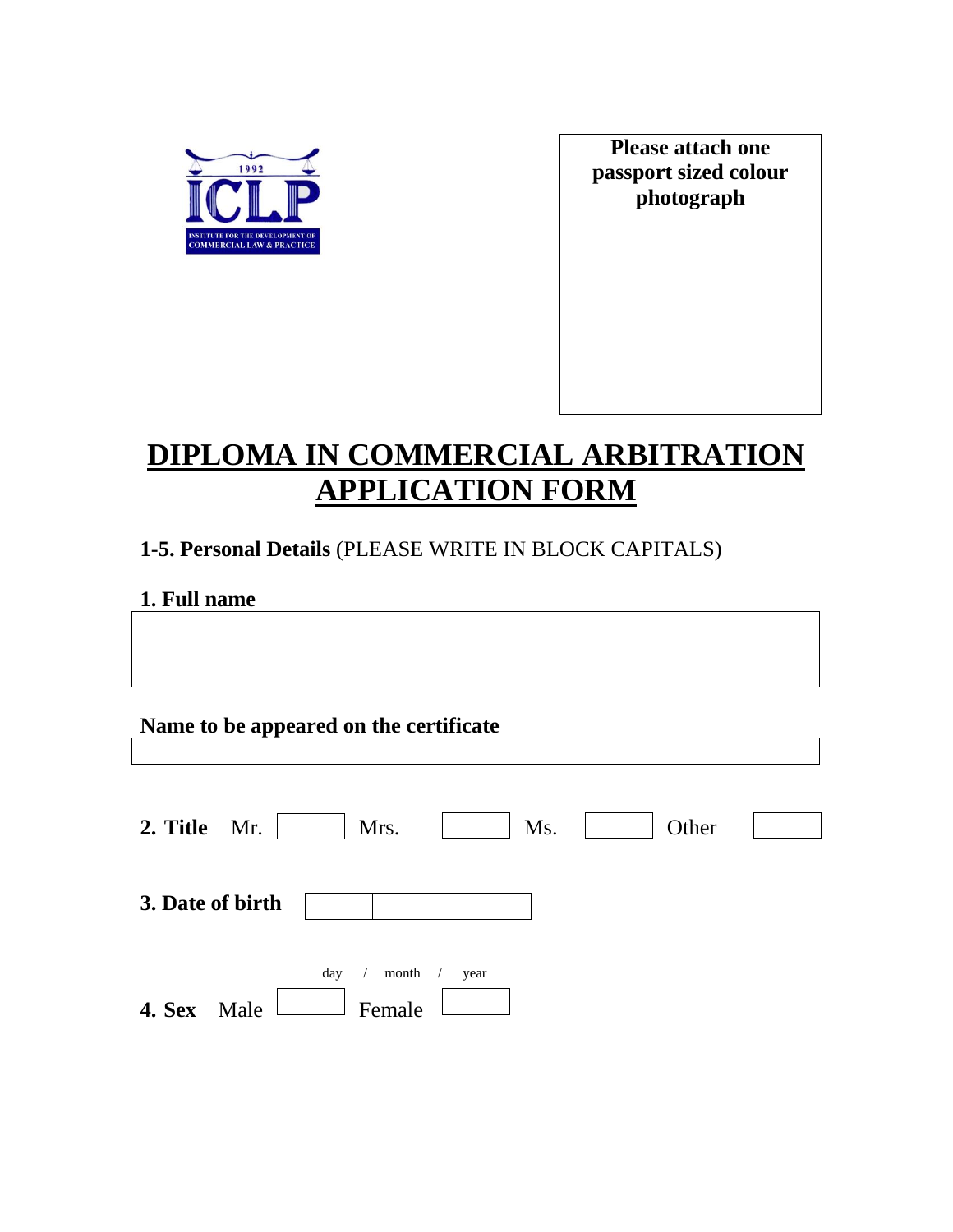5. Address

Residence

Official

|                      | mobile |  |
|----------------------|--------|--|
| <b>Email Address</b> |        |  |

#### 6. Degree, diploma or teaching certificates

Give full details of degrees, higher educational diplomas or certificates. This information **must** include the awarding/examining body, the full title of the award, the date awarded, subjects passed in the final examination, the length of the course and whether the course was taken full time or part time.

### 07. Occupational and professional qualifications

Give full details of any final examination/s which you have passed, indicating membership (including level/status), if appropriate.

#### 08. Other awards

Give full details of any other subjects you have undertaken, including those which did not lead to an examination.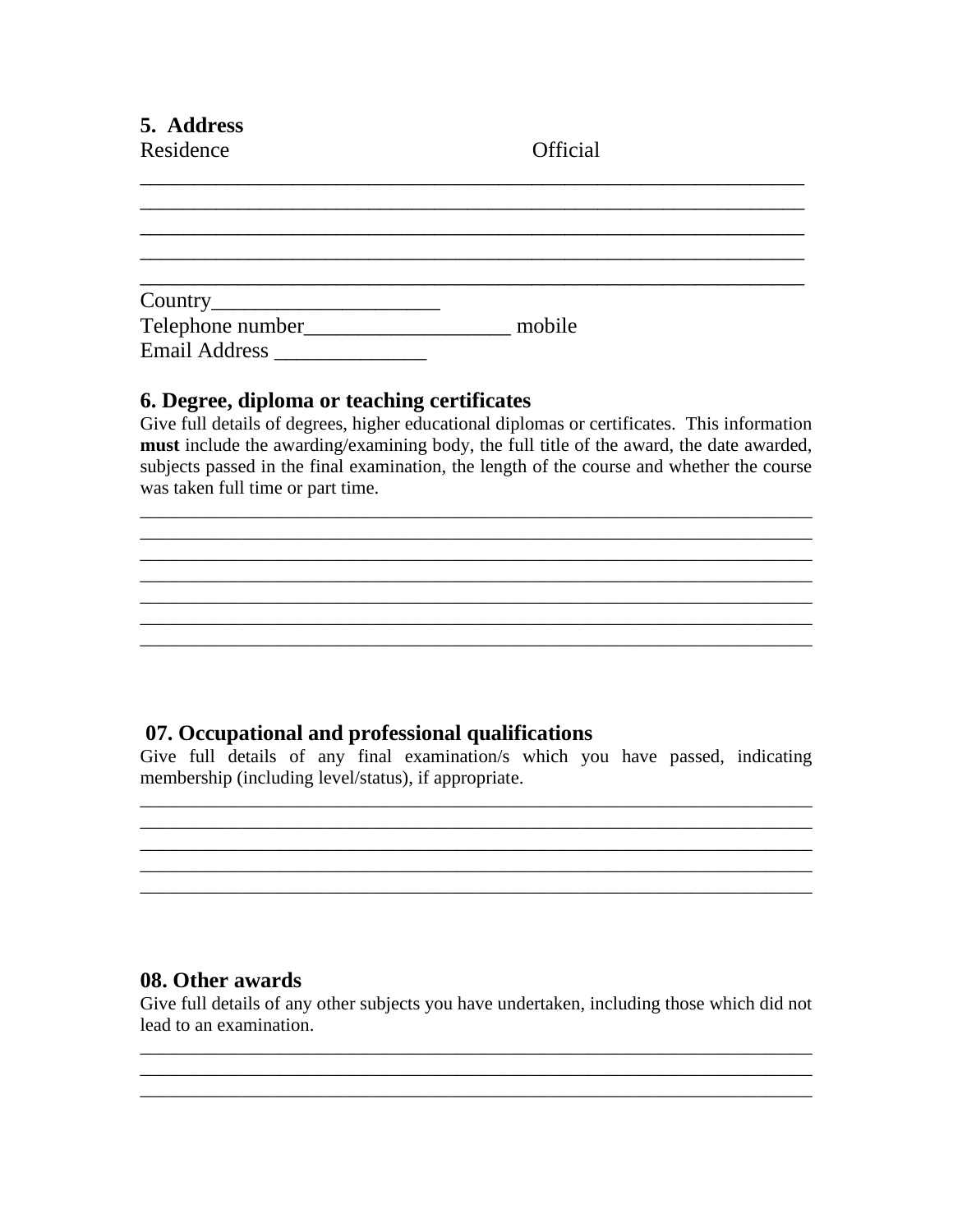#### 09. English language proficiency

A. What was your language of secondary education?

B. What language do you normally speak at home and at work?

#### 10. Work experience

What is your current/previous occupation? (Include length of service.) Please tell us if you are not working or are retired and give details of your previous employment.

#### 11. What are your reasons for applying to register to this qualification?

(Please give your reasons below in a minimum of 100 words; you may continue on a separate sheet if you wish.)